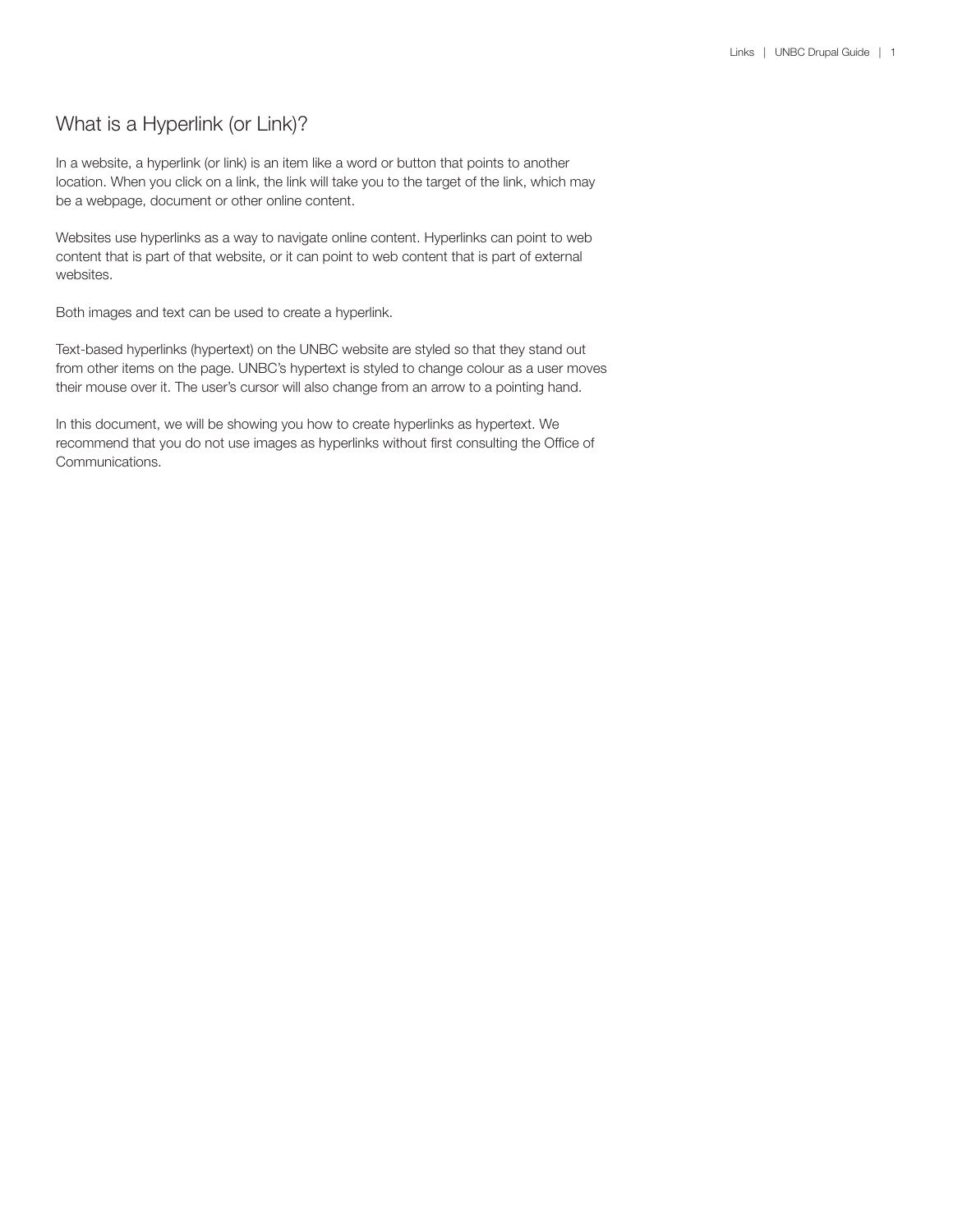# Choosing your link text

Choosing your link text is one of the most important parts of creating a hyperlink. The link text should always describe what the user will see when they click on it.

| Appropriate link text                                            | Inappropriate link text                                                                                  |
|------------------------------------------------------------------|----------------------------------------------------------------------------------------------------------|
| For more information, download the cake<br>decorating tip sheet. | Click here to download the cake decorating<br>tip sheet                                                  |
| For more information: Cake Decorating Tip<br>Sheet (PDF)         | Check out the cake decorating tip sheet at:<br>http://www.unbc.ca/cake/tipsheets/cake-<br>decorating.pdf |
| Check out the cake decorating tip sheet.                         | Download the cake decorating tip sheet here.                                                             |

### Tip

Do not underline text on your page unless it is a link. Users commonly identify underlined text as a link.

# Why?

- 1.Using appropriate link text makes the content more accessible to visually impaired users.
- 2. Search engines use link text as metadata to help in search rankings. "Click here" or the URL does not provide any meaningful information.

### Ask yourself

What am I linking to? Am I linking to "click here"? No. I'm linking to the "cake decorating tip sheet".

# File Type

Include the file type if you're linking to a document. This helps users, especially on slower connections so that they know what to expect when they click a link.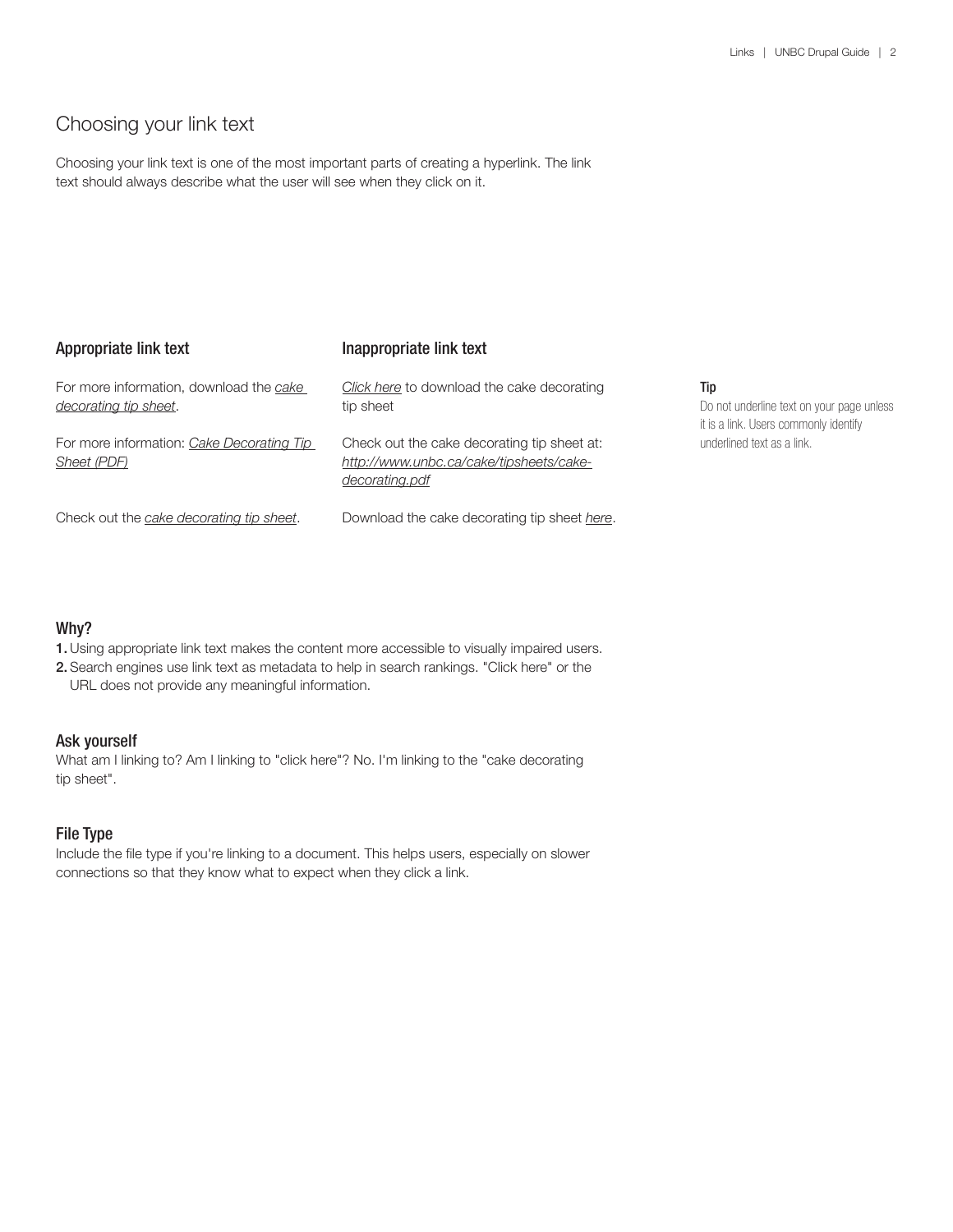# How to create a hyperlink

## Step 1: Select the text that will become a hyperlink

This item will most likely be text describing where the hyperlink points to, but it can also be an image. In the WYSIWYG editor, select the text that will become a hyperlink.

| $=$<br>18 |                                        | 肩 |  |  |
|-----------|----------------------------------------|---|--|--|
|           |                                        |   |  |  |
|           |                                        |   |  |  |
|           |                                        |   |  |  |
|           |                                        |   |  |  |
|           |                                        |   |  |  |
|           |                                        |   |  |  |
|           |                                        |   |  |  |
|           |                                        |   |  |  |
|           | This line of text will be my hyperlink |   |  |  |

### Step 2: Select the Link tool

The Link tool is represented by a globe icon in the WYSIWYG editor.



Clicking this tool will bring up the Link properties window.

| → 用出图●  | $1 - 1$<br>$1.746 - 1.7$<br>B <sub>1</sub><br>Link | you have all you<br>$\Box$ $\Box$ Styles |                        |
|---------|----------------------------------------------------|------------------------------------------|------------------------|
|         | Link Info Target Advanced                          |                                          |                        |
| perlink | Link Type<br>$\vert \cdot \vert$<br>URL            |                                          | Link properties window |
|         | <b>URL</b><br>Protocol<br>http://                  |                                          |                        |
|         | <b>Browse Server</b>                               |                                          |                        |
|         |                                                    |                                          |                        |
|         |                                                    |                                          |                        |
|         | $OK$ $\rightarrow$                                 | Cancel oc<br>$\frac{1}{2}$               |                        |
|         |                                                    |                                          |                        |
|         |                                                    |                                          |                        |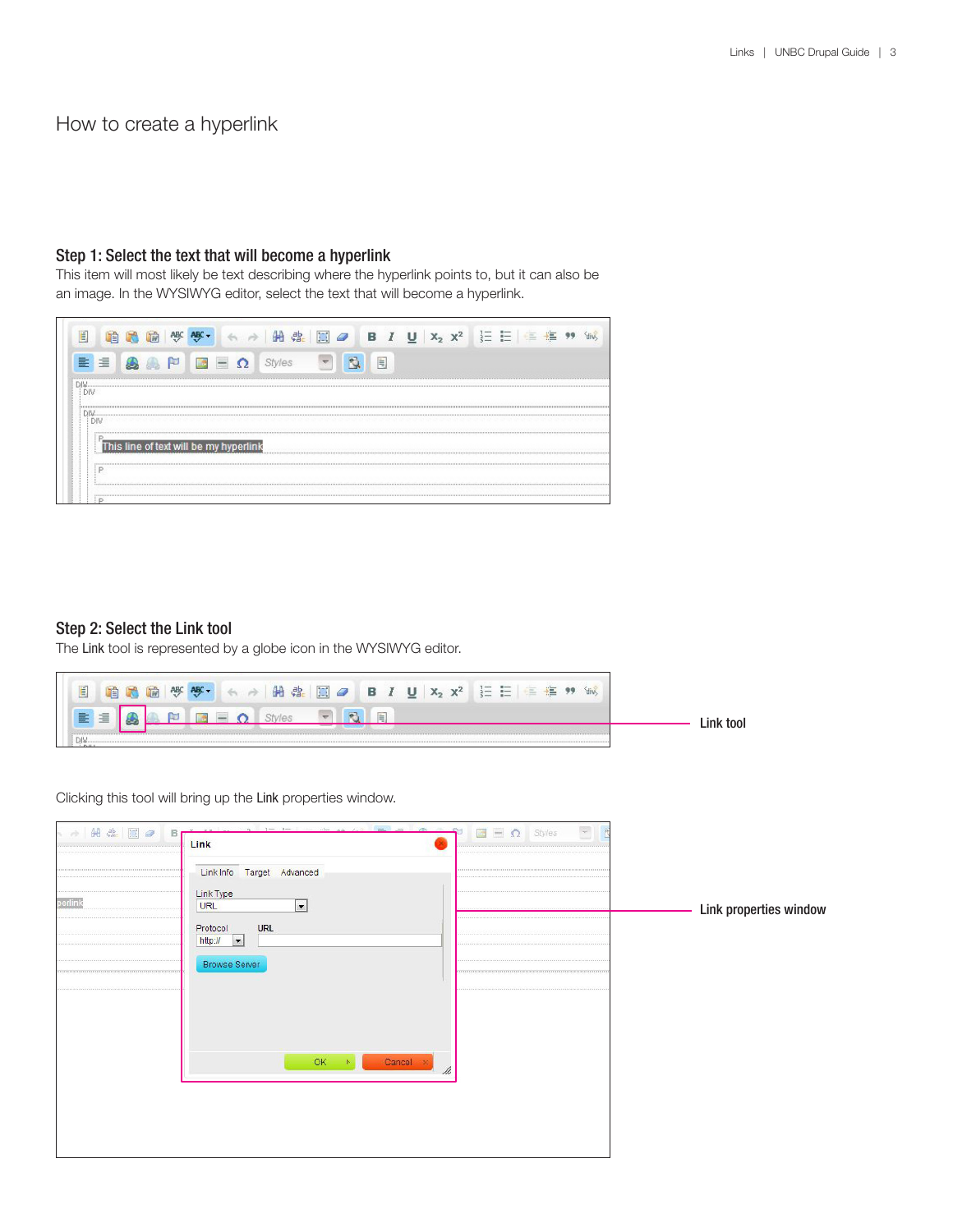### Step 3: Enter the URL

In the URL field, enter the URL that your hyperlink will point to.

|     | Link Info Target Advanced                                                     |               |
|-----|-------------------------------------------------------------------------------|---------------|
| inl | Link Type<br>URL<br>$\overline{\phantom{a}}$                                  |               |
|     | <b>URL</b><br>Protocol<br>www.mynewlink.com<br>http://<br>$\vert \cdot \vert$ |               |
|     | <b>Browse Server</b>                                                          |               |
|     |                                                                               |               |
|     |                                                                               |               |
|     | OK N                                                                          | Cancel x<br>h |

If your hyperlink will point to another website, copy the URL of that website in a separate tab or window, and paste it into the URL field.

| Firefox <b>v</b><br>The Web Hub   Tips and Topics for UNB   + |        | $\Box$<br>$\equiv$ | 23 |            |
|---------------------------------------------------------------|--------|--------------------|----|------------|
| <b><i><u>Approved</u></i></b><br>gs.unbc.ca/web/              | Google |                    |    | <b>URL</b> |
|                                                               |        |                    |    |            |

# Step 4: Click OK

The hyperlink you created will appear blue in the WYSIWYG editor.

| 77.11                                                               |  |  |
|---------------------------------------------------------------------|--|--|
|                                                                     |  |  |
| This line of text will be my hyperlink                              |  |  |
|                                                                     |  |  |
| $\overline{D}$<br>I just created a hyperlink above, and it is blue. |  |  |
| <b>BEEREER</b>                                                      |  |  |
|                                                                     |  |  |

When you save and publish your hyperlink, it will be styled according to the UNBC web styles defined by the Office of Communications.

| <b>Hyperlinks</b>                                                                      |
|----------------------------------------------------------------------------------------|
| This line of text will be my hyperlink                                                 |
| Liust created a hynerlink above, and it is blue in the WYSIWYC but grey on the website |

#### How to Remove a Hyperlink

- a) Select the Hyperlink
- b) Click the Unink tool next to the Link tool in the WYSIWYG toolbar

### How to Replace a Hyperlink

a) Unlink the hyperlink (remove the hyperlink)

b) Relink (recreate the hyperlink)

#### Test your link

If you would like to test the link to make sure it works, save your webpage and click the link. If it opens the page you intended to link to, then it works.

If the links doesn't work, check your link carefully for errors. If you get a 404 error or are redirected, update your URL to point to the updated location.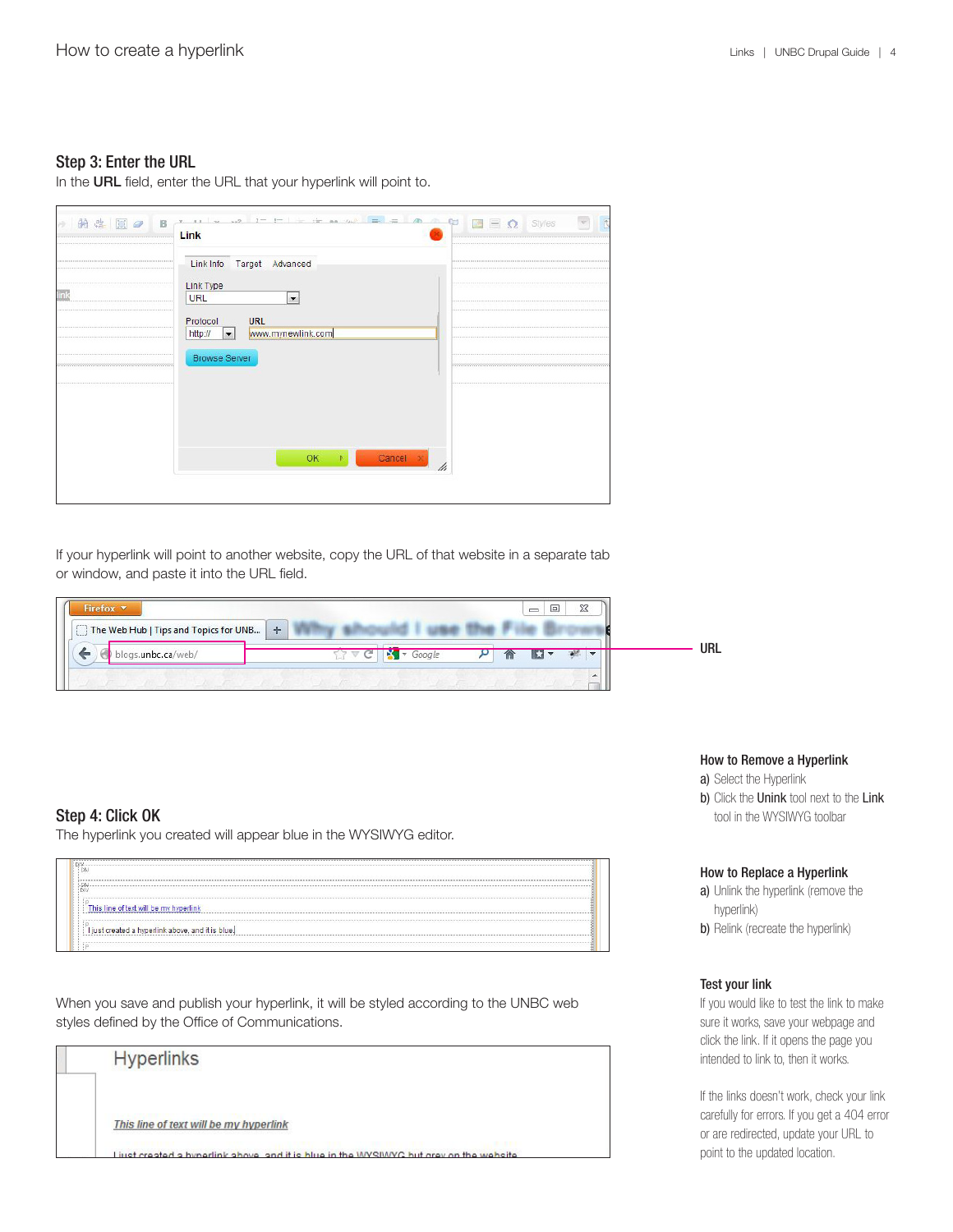# Create a hyperlink that opens in a new tab

By default, when you create a hyperlink, it will open in the same window or tab. If you would like your initial page to remain active while your hyperlink is opened, then you can configure it to open in a separate tab.

### Step 1: Create a hyperlink

Follow the steps of "How to Create a Hyperlink".

## Step 2: Select the hyperlink you just created and click the Link tool

The Link properties window will open with details about your link.



# Step 3: Select the Target tab

Under the Target tab there is a drop-down menu with several options.

| ト→ 的 出 国 2<br>B | Link                             | $\Box$ = $\Omega$ |                   |
|-----------------|----------------------------------|-------------------|-------------------|
|                 | Link Info Target<br>Advanced     |                   | <b>Target tab</b> |
| perlink         | Link Type<br>URL<br>$\cdot$      |                   |                   |
|                 | Protocol<br>URL<br>http://<br> → |                   |                   |

## Caution

Opening content in a new tab should be used with caution.

- 1. Part of the ethos of web browsing is to allow users to navigate as they choose without unexpected events.
- 2. Screen readers used by the visually impaired have a hard time understanding what to do when content is opened in a new tab and it makes navigating back to previous content difficult.
- 3. Many users rely on the "Back" button as a primary method of navigating. Opening content in a new tab breaks this sequence and therefore is not intuitive.

### Our advice

Reserve it only for content external to www.unbc.ca

### Step 4: Select "New Window ( blank)"

Under the Target drop-down menu, select New Window ( blank) for your link to open in a new tab. Click OK.

| comen<br>暗路脑 等等 ← → 的                                                                                      | Link                                                                                                                                                                                                                                          | EEAAPEEQ |
|------------------------------------------------------------------------------------------------------------|-----------------------------------------------------------------------------------------------------------------------------------------------------------------------------------------------------------------------------------------------|----------|
| des.                                                                                                       | Link Info Target Advanced                                                                                                                                                                                                                     |          |
| DIV<br>This line of text will be my hyperlink<br>P.<br>I just created a hyperlink above, and it is I<br>C. | Target<br><not set=""><br/><math>\overline{\phantom{a}}</math><br/><not set=""><br/>≺frame&gt;<br/><popup window=""><br/>New Window ( blank)<br/>Topmost Window (_top)<br/>Same Window (self)<br/>Parent Window (_parent)</popup></not></not> |          |
|                                                                                                            |                                                                                                                                                                                                                                               |          |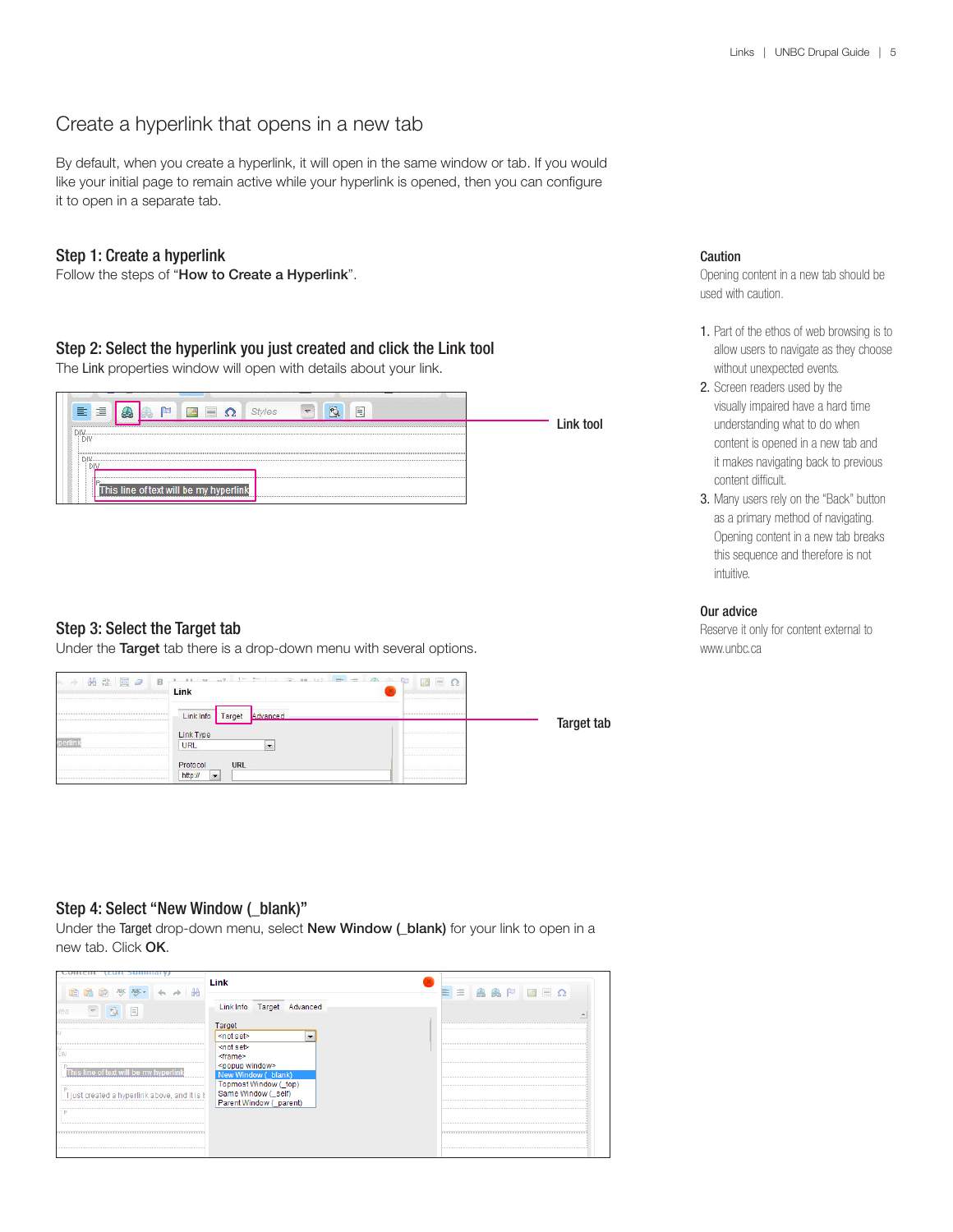# How to create a hyperlink with Linkit

Linkit is used to create hyperlinks to content within the UNBC website.

## Step 1: Select the text that will become a hyperlink

This item will most likely be text describing where the hyperlink points to, but it can also be an image. In the WYSIWYG editor, select the text that will become a hyperlink.

| Ë   |   |  |            |                                        | æ |  | в |   |  |  |  |  |  |
|-----|---|--|------------|----------------------------------------|---|--|---|---|--|--|--|--|--|
| 亖   | 這 |  | <b>MAG</b> |                                        |   |  |   | E |  |  |  |  |  |
|     |   |  |            |                                        |   |  |   |   |  |  |  |  |  |
| DB. |   |  |            |                                        |   |  |   |   |  |  |  |  |  |
|     |   |  |            |                                        |   |  |   |   |  |  |  |  |  |
| DIV |   |  |            |                                        |   |  |   |   |  |  |  |  |  |
|     |   |  |            |                                        |   |  |   |   |  |  |  |  |  |
|     |   |  |            | This line of text will be my hyperlink |   |  |   |   |  |  |  |  |  |
|     |   |  |            |                                        |   |  |   |   |  |  |  |  |  |
|     |   |  |            |                                        |   |  |   |   |  |  |  |  |  |
|     |   |  |            |                                        |   |  |   |   |  |  |  |  |  |

### Step 2: Select the Linkit tool

The Linkit tool is the very last tool in the WYSIWYG toolbar.



Clicking this tool will bring up the Linkit properties window.

| 이 티            |                                                                              |  |                          |
|----------------|------------------------------------------------------------------------------|--|--------------------------|
|                | <b>Search content</b>                                                        |  |                          |
|                |                                                                              |  |                          |
| will be my hyp | Start typing to find content or paste a URI. Use the arrow keys to navigate. |  | Linkit properties window |
|                | Open file browser                                                            |  |                          |
|                | Target path *                                                                |  |                          |
|                | Examples: node/123, http://www.example.com/path#anchor                       |  |                          |
|                | <b>ATTRIBUTES</b>                                                            |  |                          |
|                | Insert link<br>Cancel                                                        |  |                          |
|                |                                                                              |  |                          |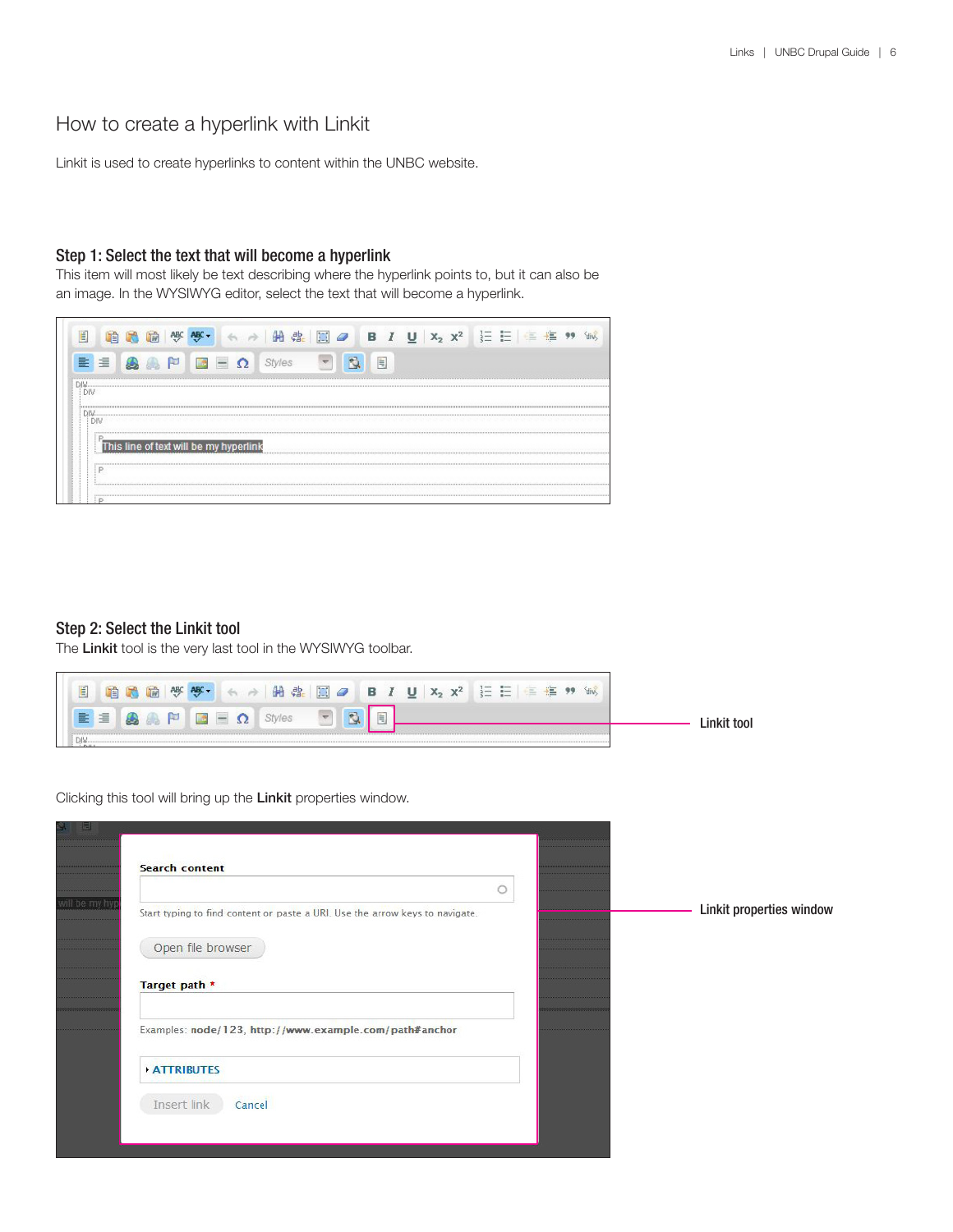### Step 4: Copy the Drupal URL of the page you are linking to

Browse the UNBC website within Drupal and find the page you would like to link to–copy the URL. Make sure that you are copying the Drupal URL and not the regular unbc.ca URL.

|   | Firefox *<br>Why UNBC   University of Northern Britis   + |         |                                                 |      |
|---|-----------------------------------------------------------|---------|-------------------------------------------------|------|
|   |                                                           |         | https://drupal.unbc.ca/future-students/why-unbc |      |
| Α | My Workbench                                              | Content | Advanced help                                   | Help |

### Drupal URL

A Drupal URL will look something like this: https://drupal.unbc.ca/some-name and not http://www.unbc.ca/some-name.

### Keyboard shortcuts Copy: Ctrl+C Paste: Ctrl+V

# Step 5: Paste the Drupal URL into the Linkit Search content field

The Search content field will search for the page within Drupal and if it's successful, a green result will appear below the field with text confirming that "This is an internal path".



### Step 6: Select the search result that matches

Once you select your matching result, the Target path field will automatically display the page's ID for any internal links. Click the button "Insert link".

|                                                                                                                                                                           | <b>Search content</b>                                                                                                                                 |                                                                                     |                 |
|---------------------------------------------------------------------------------------------------------------------------------------------------------------------------|-------------------------------------------------------------------------------------------------------------------------------------------------------|-------------------------------------------------------------------------------------|-----------------|
|                                                                                                                                                                           | https://drupal.unbc.ca/future-students/why-unbc                                                                                                       |                                                                                     |                 |
|                                                                                                                                                                           | Start typing to find content or paste a URI. Use the arrow keys to navigate.                                                                          |                                                                                     |                 |
|                                                                                                                                                                           | Open file browser                                                                                                                                     |                                                                                     |                 |
|                                                                                                                                                                           | Target path *                                                                                                                                         |                                                                                     |                 |
|                                                                                                                                                                           | /node/787                                                                                                                                             |                                                                                     |                 |
| liv div div p.                                                                                                                                                            | Examples: node/123, http://www.example.com/path#anchor                                                                                                |                                                                                     |                 |
| format Content Editor                                                                                                                                                     | <b>ATTRIBUTES</b>                                                                                                                                     | ation about text formats W                                                          |                 |
| page addresses and e-mail<br>ved HTML tags <a> <abbr<br><math>&gt;</math> <h4> <h5> <h6> <hr/><br/><thead><tr><u> <ul></ul></u></tr></thead></h6></h5></h4></abbr<br></a> | Insert link<br>Cancel                                                                                                                                 | <dt> <em> <h1> <h2><br/><tbody><td><tfoot></tfoot></td></tbody></h2></h1></em></dt> | <tfoot></tfoot> |
|                                                                                                                                                                           |                                                                                                                                                       |                                                                                     |                 |
| ed Style properties: border<br>text-align, text-decoration, text-indent, top                                                                                              | style, list-style-type, margin, margin-ooxom, margin-reit, margin-nght, margin-cop, padding, padding-ooxom, padding-reit, padding-right, padding-top, | ont-style, font-weight, left,                                                       |                 |

## Target path

The Target path field is a mandatory field. If the Insert link button is clicked without filling in this field, nothing will happen.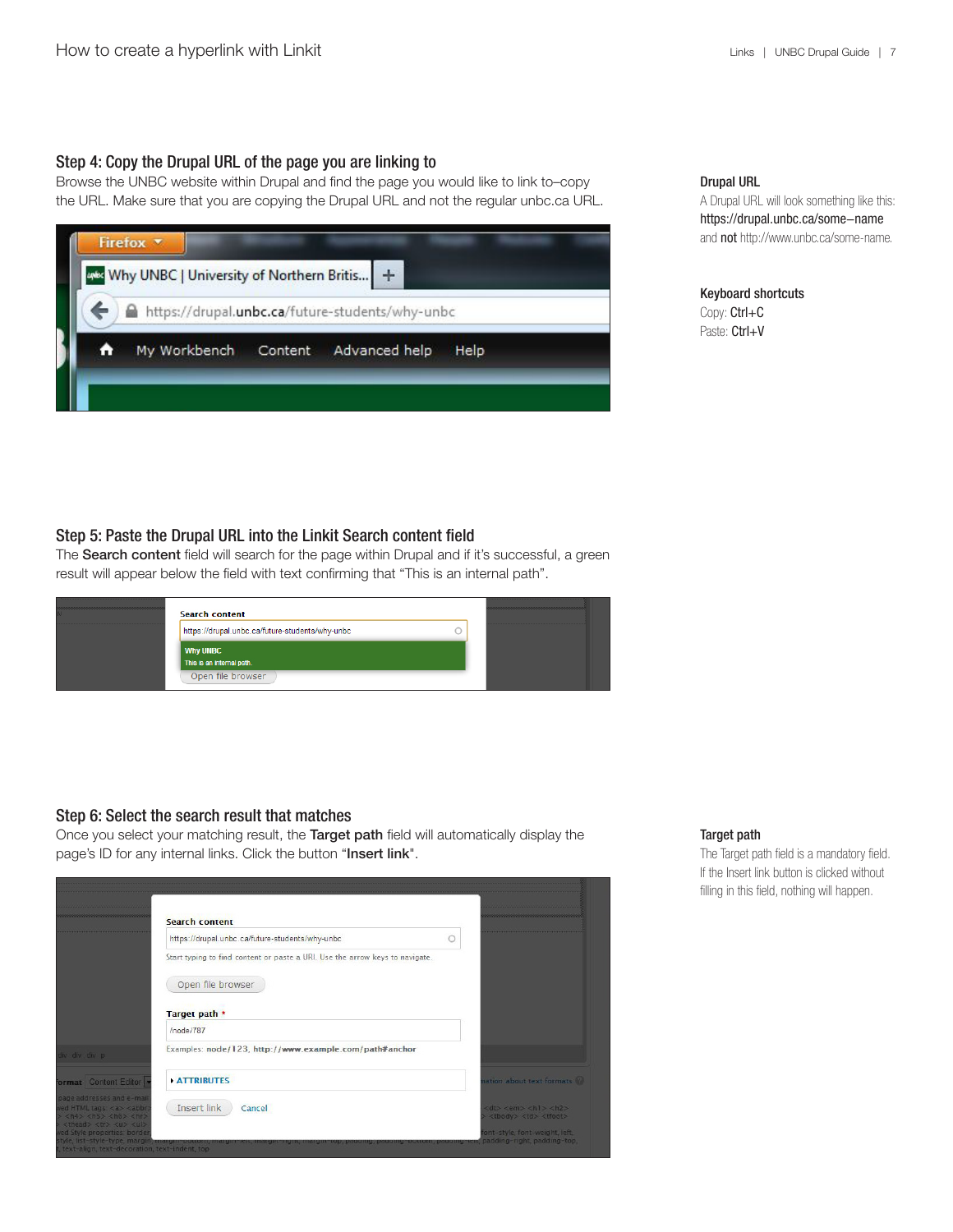# How to Create an Anchor

Anchors act as destination points within the content of a webpage for hyperlinks. Anchors are commonly used on long webpages where a list of items at the top of a page links to corresponding points of the page.

## Step 1: Place your cursor

Place your cursor where you want the anchor to live. You will place your anchor at the beginning of the text you want to point to.

|                | <b>IN THE REPORT OF A REPORT OF A REPORT OF A REPORT OF A REPORT OF A REPORT OF A REPORT OF A REPORT OF A REPORT O</b> |
|----------------|------------------------------------------------------------------------------------------------------------------------|
|                |                                                                                                                        |
|                | This is random text to fill up space                                                                                   |
|                |                                                                                                                        |
|                | This is where I want to place my anchor                                                                                |
|                |                                                                                                                        |
| D <sub>b</sub> |                                                                                                                        |
|                |                                                                                                                        |

#### Caution: Don't select the text

Make sure that you are placing your cursor but aren't selecting text before creating an anchor. If you do this, the text will be styled as a hyperlink without acting like one. It will also prevent any future styles from being added to the text.

#### Step 2: Select the Anchor tool

Select the Anchor tool from the WYSIWYG toolbar.



#### Anchor tool

The Anchor tool is next to the Link tools and looks like a blue flag.

### Step 3: Create an Anchor Name

In the Anchor Properties window, enter an Anchor Name that relates to the placement of your anchor.

| This will be the hyperlink that links to my anchor | <b>Anchor Properties</b>             |   |
|----------------------------------------------------|--------------------------------------|---|
| This is random text to fill up space               | <b>Anchor Name</b><br>My anchor name |   |
| This is random text to fill up space               |                                      |   |
| This is random text to fill up space               | Cancel x<br>OК                       | W |

#### Tip

Avoid punctuation marks in your Anchor Name.

### Step 4: Click OK

This is where I want to place my anchor

Anchor icon

Once you have created an Anchor, an icon of an anchor shows up in its place.